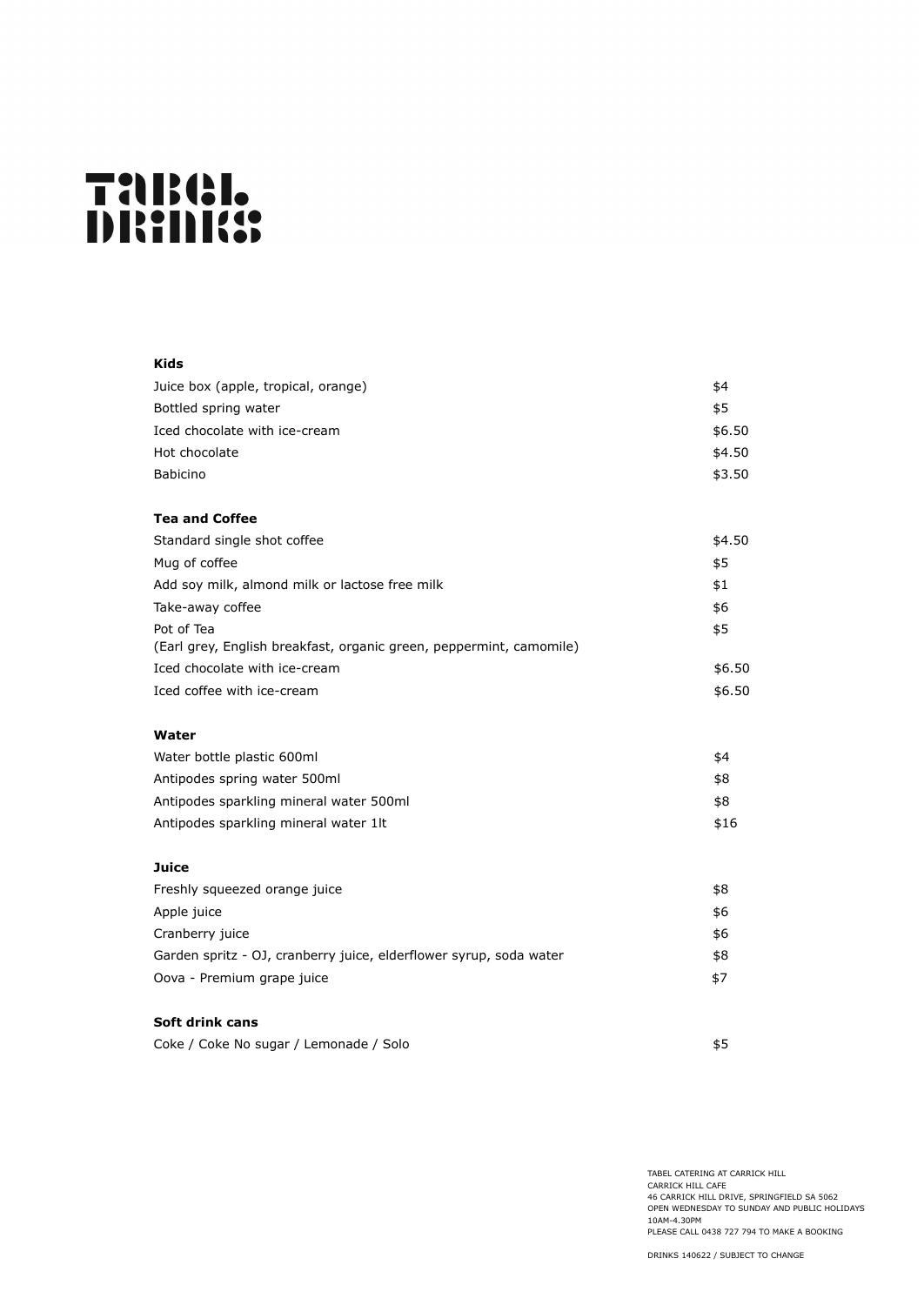# TaBel.<br>DRAMA:

| <b>Beer and Cider</b>                                 |      |       |
|-------------------------------------------------------|------|-------|
| Coopers Pale Ale                                      |      | \$10  |
| Hahn Super Dry                                        |      | \$10  |
| Peroni                                                |      | \$10  |
| Hills Apple Cider                                     |      | \$15  |
| <b>Bubbles</b>                                        |      |       |
| Second Nature / Sparkling white / Mclaren Vale        | \$12 | \$48  |
| Croser NV / Pinot Noir / Chardonnay / Adelaide Hills  | \$15 | \$55  |
| Mumm / Cordon Rouge / Champagne / France              |      | \$90  |
| Veuve Cliquot / Champagne / France                    |      | \$130 |
| Pol Roger / Champagne / France                        |      | \$125 |
| Bollinger / Champagne / France                        |      | \$140 |
| Dominique Foureur / Champagne / Ambonnay France       |      | \$130 |
| Whites                                                |      |       |
| Arc / Sauvignon Blanc / Adelaide Hills                | \$11 | \$45  |
| Riposte 'The Stiletto' / Pinot Gris / Adelaide Hills  | \$12 | \$48  |
| Vickery Watervale Riesling / Clare and Barossa Valley | \$12 | \$48  |
| Shaw and Smith M3 Chardonnay / Adelaide Hills         |      | \$70  |
| <b>Reds</b>                                           |      |       |
| Teusner Salsa Rosé / Barossa Valley                   | \$15 | \$55  |
| St John's Road / Shiraz / Barossa Valley              | \$12 | \$48  |
| Dowie Doole / Grenache Tempranillo / Mclaren Vale     | \$12 | \$48  |
| Round 2 / Cabernet Sauvignon / Barossa Valley         | \$12 | \$48  |
| Riposte Pinot Noir / Adelaide Hills                   |      | \$55  |
| Teusner / 2018 Albert Shiraz / Barossa Valley         |      | \$90  |
| Mix                                                   |      |       |

Base spirits - vodka, rum, tequila, scotch, bourbon from \$10

TABEL CATERING AT CARRICK HILL CARRICK HILL CAFE 46 CARRICK HILL DRIVE, SPRINGFIELD SA 5062 OPEN WEDNESDAY TO SUNDAY AND PUBLIC HOLIDAYS 10AM-4.30PM PLEASE CALL 0438 727 794 TO MAKE A BOOKING